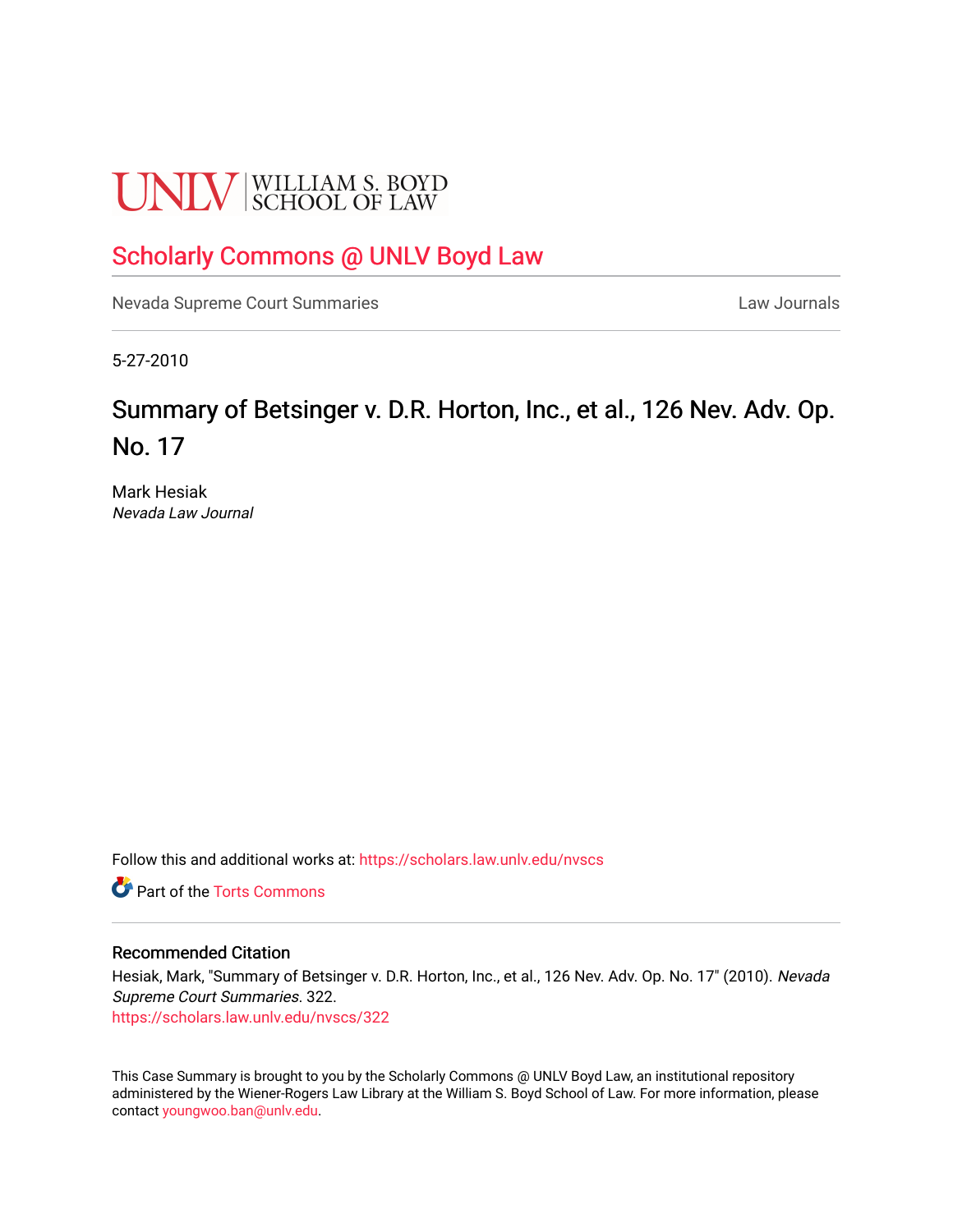# *Betsinger v. D.R. Horton, Inc., et al.* **126 Nev. Adv. Op. No. 17 (May 27, 2010)[1](#page-1-0)**

# **TORT LAW - DECEPTIVE TRADE PRACTICES and EMOTIONAL DAMAGES**

#### **Summary**

An appeal and cross appeal from a jury verdict in favor of prospective home buyer who prevailed in a deceptive trade practice action against a home builder and its financing division.

## **Disposition and Outcome**

The court affirmed the jury's verdict finding defendants liable for deceptive trade practices, reversed the damage award for emotional distress, and reversed and remanded the punitive damage award. $^{2}$  $^{2}$  $^{2}$ 

#### **Facts and Procedural History**

Steve Betsinger contracted to purchase a D.R. Horton ("DRH") home in Las Vegas. He secured the transaction with a \$4,900 earnest money deposit. DRH's financing division, DHI Mortgage ("DHI"), offered him a "primary residence" rate of 4.625%. After Betsinger prepared his family to move, DHI's branch manager, Callahan, informed him that he did not qualify for the "primary residence" rate because he did not plan to seek full-time employment in Las Vegas. The best rate Callahan could offer at that point was 6.5%. Betsinger refused the higher rate, cancelled the contract, and sought the return of his deposit. According to Betsinger's testimony, Callahan and two DRH managers, Martinez and Ward, told him DRH would refund his money. Betsinger never received his refund.

Betsinger brought suit for three claims: (1) the defendants committed fraud by telling him DRH would refund his earnest money; (2) Callahan had committed fraud through a "bait and switch" offer; and (3) all defendants had committed deceptive trade practices.

## **Discussion**

## *Deceptive Trade Practice Claims Must be Proven by a Preponderance of the Evidence*

Respondents claimed the district court's instructions to the jury that some deceptive trade practices must be proven by a preponderance of the evidence and others by clear and convincing evidence were in error. The district court's instructions did not specify which standard applied to which claim. In Nevada, unless the legislature clearly indicates otherwise, a civil claim must generally be proven by a preponderance of the evidence.<sup>[3](#page-1-2)</sup> Although common law fraud must be

 $<sup>1</sup>$  By Mark Hesiak.</sup>

<span id="page-1-1"></span><span id="page-1-0"></span><sup>&</sup>lt;sup>2</sup> Appellants had challenged the constitutionality of NEV. REV. STAT. § 42.005 which caps punitive damage awards, but the court refused to address the issue in light of its reversal and remand of the punitive award in this case.

<span id="page-1-2"></span><sup>3</sup> Mack v. Ashlock, 112 Nev. 1062, 1066, 921 P.2d 1258, 1261 (1996).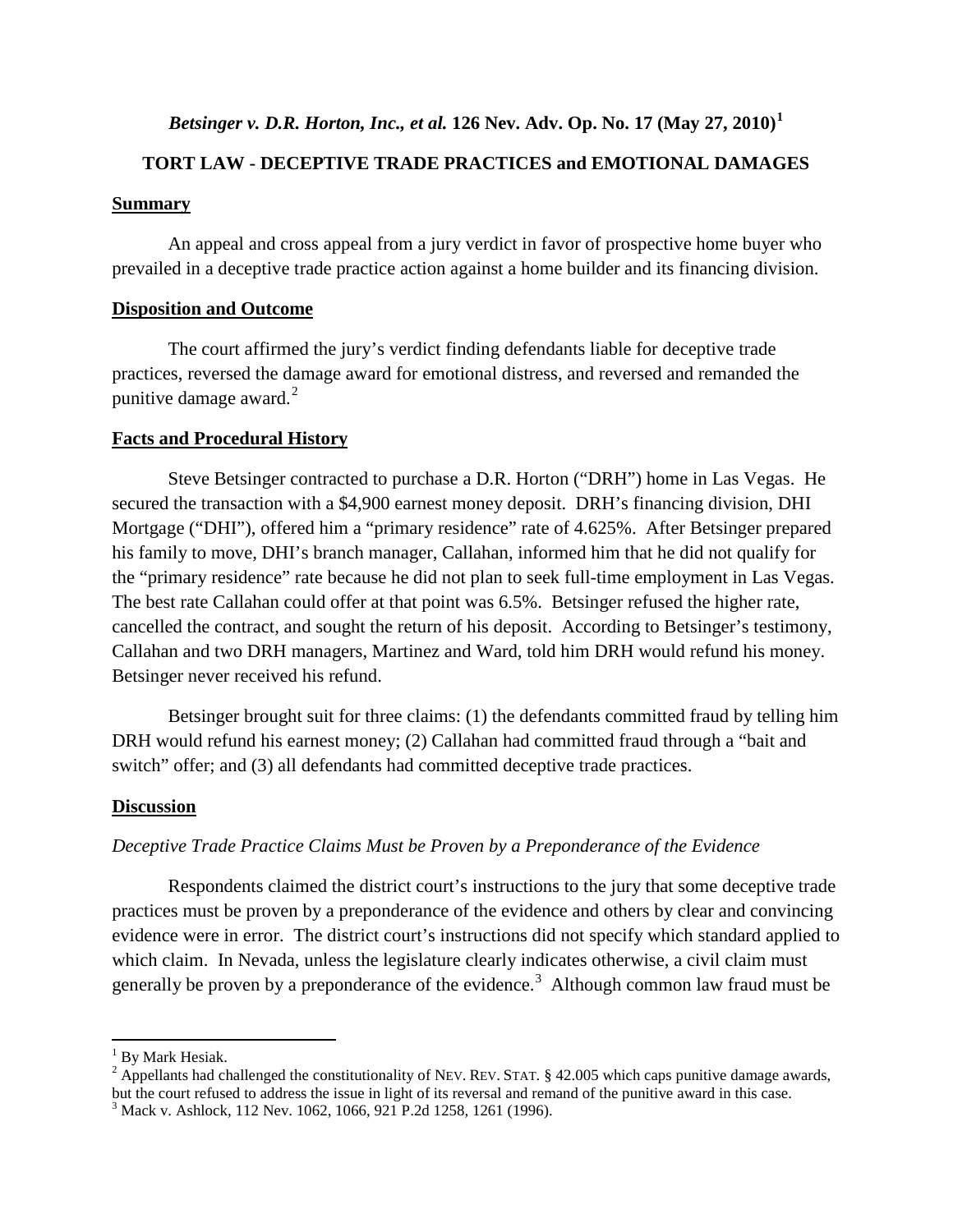proven by clear and convincing evidence,<sup>[4](#page-2-0)</sup> Nevada statutes do not specify a burden of proof for deceptive trade practices that sound in fraud.<sup>[5](#page-2-1)</sup> In deciding the issue, the Court adopted the reasoning of the Arizona Court of Appeals, which found that statutory fraud and common law fraud are distinct.<sup>[6](#page-2-2)</sup> The mere presence of the word "fraud" in the statute does not demonstrate clear legislative intent to apply a higher burden of proof.<sup>[7](#page-2-3)</sup>

As there was no clear legislative directive to the contrary, the Court held that Nevada's deceptive trade practice laws require proof by a preponderance of the evidence. As such, even though the instructions were unclear, the court affirmed the verdict because the jury found guilt under the even higher standard.

## *Emotional Damage awards in the Absence of Physical Manifestation of Emotional Distress*

Respondents also claimed the emotional damages award should be reversed because Betsinger presented no evidence of physical manifestations of emotional distress. Nevada law has generally required such evidence in support of an emotional damage award.<sup>[8](#page-2-4)</sup> In certain cases where there is little chance for an illusory emotional damages claim, such as assault, the Court has made an exception.<sup>[9](#page-2-5)</sup> Here, the Court refused to extend the presumption of emotional harm to a claim arising from a failed real estate transaction and reversed the emotional damages award. This reversal reduced the compensatory award by 80%.

# *Punitive Damages*

The Court next considered whether the amount of punitive damages was appropriate in light of the drastically reduced compensatory damages. Punitive damages are not available in the absence of compensatory damages.<sup>[10](#page-2-6)</sup> As the voided emotional damages were the only compensatory damages Betsinger recovered from Callahan, the Court struck the entire punitive award against him. The Court then remanded the punitive damages award against DHI because it was uncertain what the jury would have awarded in light of the substantially lower compensatory award.*Conclusion*

Statutory deceptive trade practices claims must be proven by a preponderance of the evidence. Additionally, a plaintiff must present evidence of physical manifestation of emotional distress to support an emotional damages award in deceptive trade practice claims. Finally, the court will not determine the appropriateness of a punitive damage award when the compensatory award is substantially reduced on appeal.

<span id="page-2-1"></span>

<span id="page-2-2"></span>

<span id="page-2-4"></span><span id="page-2-3"></span>

<span id="page-2-0"></span><sup>&</sup>lt;sup>4</sup> Bulbman, Inc. v. Nev. Bell, 108 Nev. 105, 110-11, 825 P.2d 588 (1992).<br>
<sup>5</sup> NEV. REV. STAT. § 598.0903-.0999 (2007).<br>
<sup>6</sup> Dunlap v. Jimmy GMC of Tucson, Inc., 666 P.2d 83, 88-89 (Ariz. Ct. App. 1983).<br>
<sup>7</sup> Id.<br>
<sup>8</sup> Ba

<span id="page-2-6"></span><span id="page-2-5"></span><sup>&</sup>lt;sup>9</sup> Olivero v. Lowe, 116 Nev. 395, 400, 995 P.2d 1023, 1026 (2000).<br><sup>10</sup> City of Reno v. Silver State Flying Serv, 84 Nev. 170, 180, 438 P.2d 257, 264 (1968).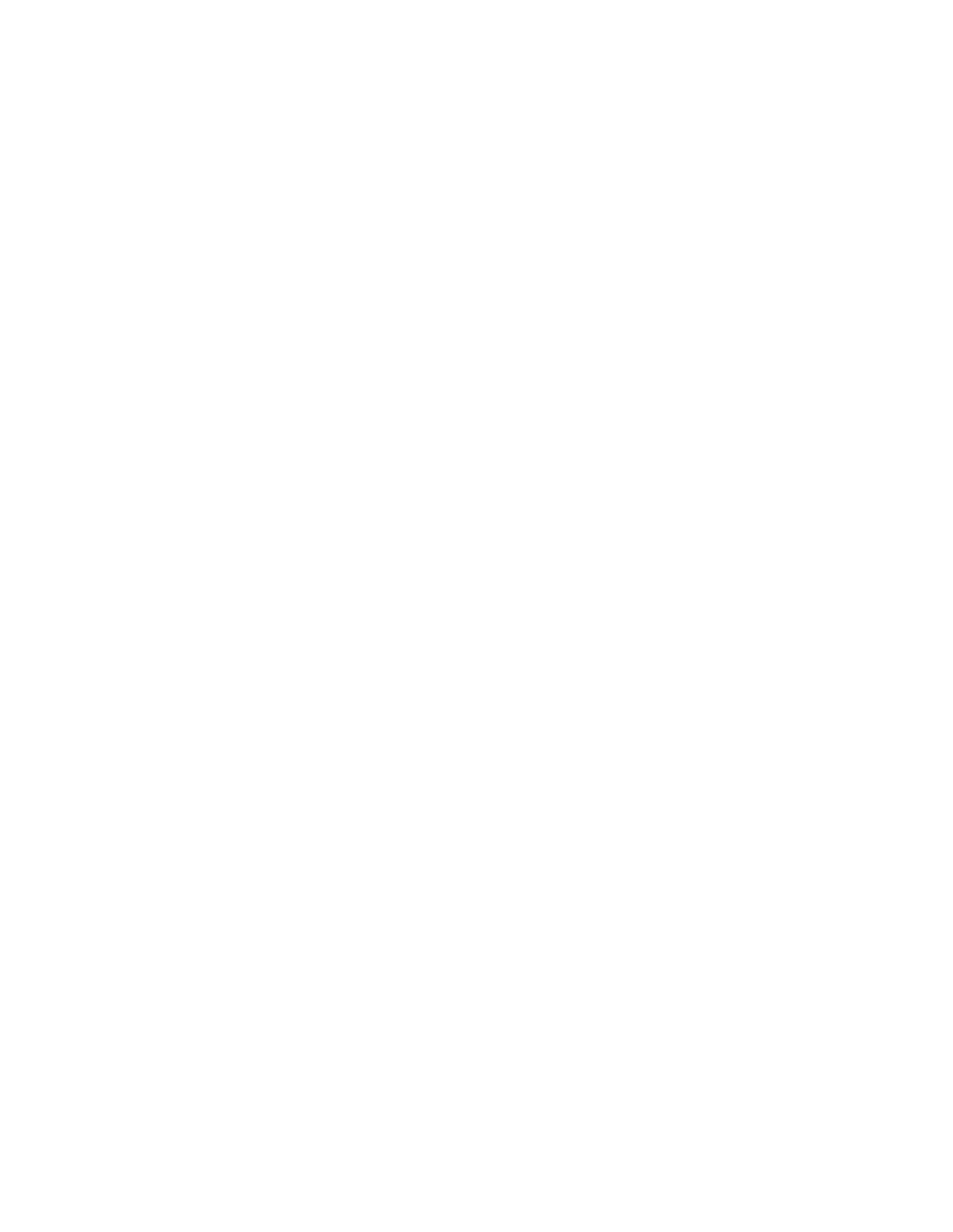Cite as: Betsinger v. D.R. Horton, Inc.

126 Nev. Adv. Op. No. 17

May 27, 2010

# IN THE SUPREME COURT OF THE STATE OF NEVADA

No. 50510

#### STEVEN M. BETSINGER,

Appellant/Cross-Respondent,

vs.

D.R. HORTON, INC., A NEVADA CORPORATION; JEFF WARD; DEBRA MARTINEZ; DHI MORTGAGE COMPANY, LTD., A TEXAS LIMITED PARTNERSHIP F/K/A CH MORTGAGE COMPANY I, LTD., A NEVADA LIMITED PARTNERSHIP; AND DANIEL CALLAHAN, INDIVIDUALLY,

Respondents/Cross-Appellants.

 Appeal and cross-appeal from a district court final judgment in an action based on fraud and deceptive trade practices. Eighth Judicial District Court, Clark County; Sally L. Loehrer, Judge.

Affirmed in part, reversed in part, and remanded with instructions.

Bailey Kennedy and Dennis L. Kennedy and Sarah E. Harmon, Las Vegas; Feldman Graf, P.C., and David J. Feldman and J. Rusty Graf, Las Vegas, for Appellant/Cross-Respondent.

Lionel Sawyer & Collins and David N. Frederick and Todd E. Kennedy, Las Vegas; Wood, Smith, Henning & Berman, LLP, and Joel D. Odou and Tod R. Dubow, Las Vegas, for Respondents/Cross-Appellants.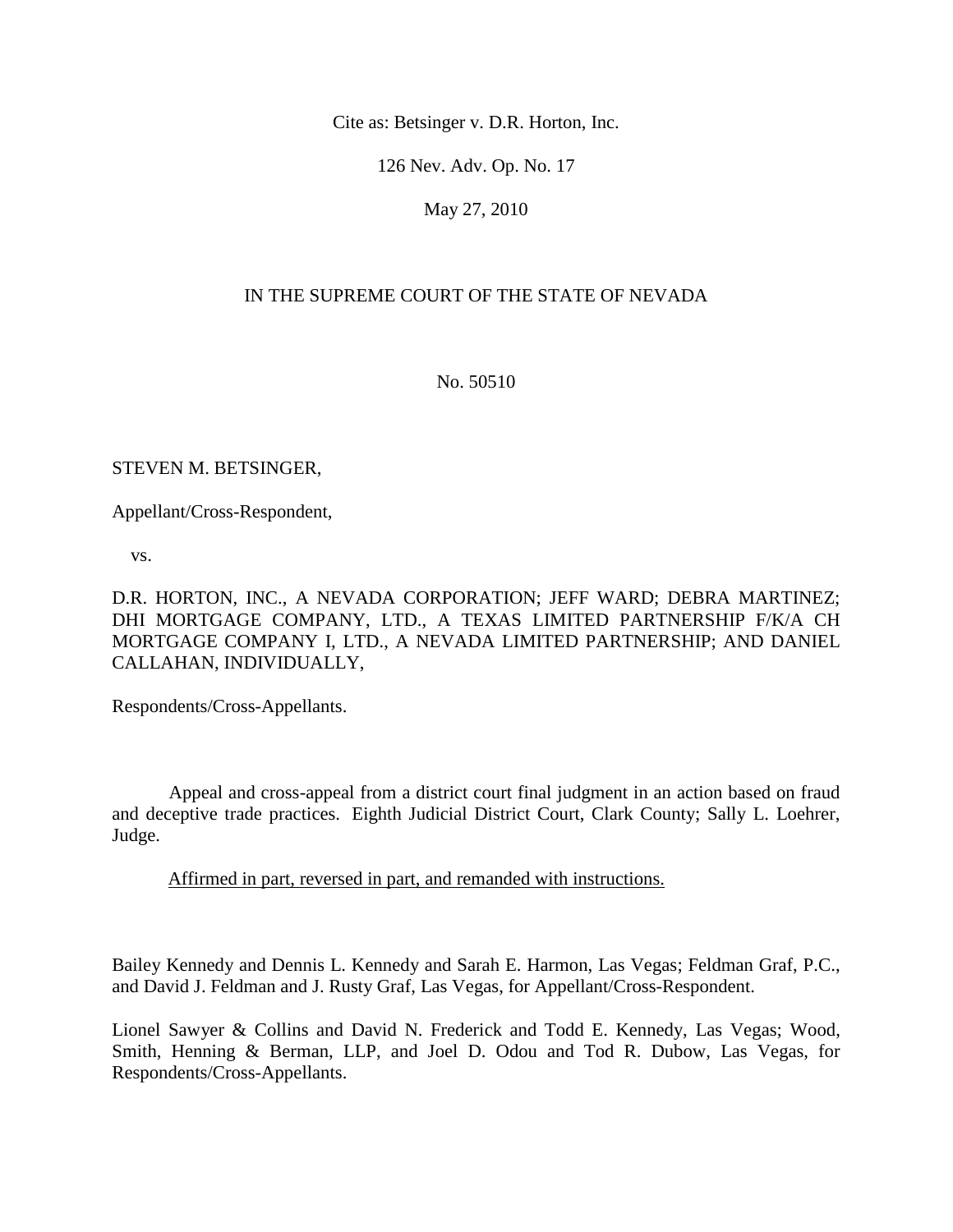#### BEFORE THE COURT EN BANC.

#### **OPINION**

By the Court, PARRAGUIRRE, C.J.:

 In this opinion, we consider the proper burden of proof that should apply for a cause of action brought under NRS Chapter 598's deceptive trade practices statutory scheme. We conclude that any cause of action for deceptive trade practices under NRS Chapter 598 must be proven by a preponderance of the evidence. We further conclude that a substantial portion of Steven Betsinger's compensatory damage award must be reversed because he failed to present evidence of any physical manifestation of emotional distress. As a consequence of this decision, we reverse the punitive damages award against Daniel Callahan because Betsinger failed to recover any general damages against Callahan aside from damages for emotional distress. Additionally, we remand for a new trial on punitive damages against DHI Mortgage Company, Ltd., because we are unable to adequately review the jury's punitive damages award in light of our decision to substantially reduce the compensatory damages award.

#### FACTS AND PROCEDURAL HISTORY

 This appeal and cross-appeal arise out of a lawsuit filed by appellant/cross-respondent Steven Betsinger against respondents/cross-appellants (respondents) D.R. Horton, Inc. (DRH), DHI Mortgage Company, Ltd., Daniel Callahan, Jeff Ward, and Debra Martinez for fraud and deceptive trade practices involving the sale of a house built by DRH with financing from DHI Mortgage.

 In this case, Betsinger contracted to buy a DRH-built house in Las Vegas. He sought a mortgage loan from DRH's financing division, DHI Mortgage, and made a \$4,900 earnestmoney deposit to secure the purchase.

 After making final preparations to relocate his family to Las Vegas, Betsinger was informed by Callahan, a DHI Mortgage branch manager, that DHI Mortgage could not offer him the low mortgage interest rate that had been originally suggested. Instead of the originally suggested "primary residence" rate of 4.625%, Callahan told Betsinger that DHI Mortgage could only offer him a rate of 6.5% under the premise that the Las Vegas house could not qualify as Betsinger's "primary residence" because he did not intend to seek full-time employment in the Las Vegas area.

 Unwilling to accept the higher rate of interest, Betsinger canceled the purchase contract. Before doing so, Betsinger inquired as to whether his deposit would be refunded. Although the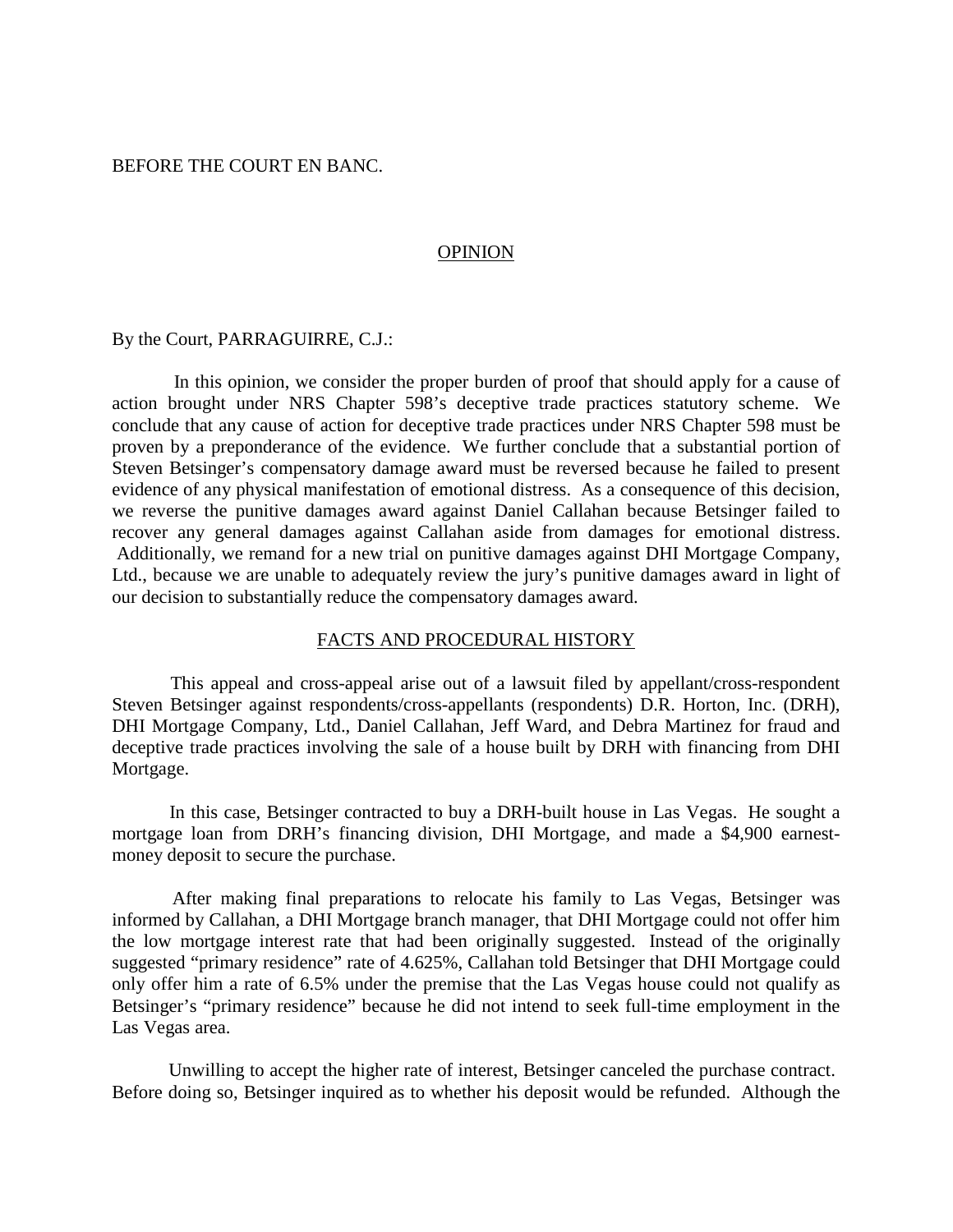unsigned purchase contract provided that the deposit was nonrefundable, Betsinger testified that Callahan, Ward (the Director of Sales and Marketing for DRH), and Martinez (a DRH salesperson) all informed him that his \$4,900 deposit would be returned. DRH never refunded Betsinger's deposit.

 Betsinger subsequently commenced this action, alleging that (1) DRH, Ward, and Martinez had engaged in fraud by telling him that his earnest-money deposit would be returned after he canceled his purchase contract; (2) Callahan had engaged in fraud by "baiting" him with a 4.625% mortgage rate so that he would place a \$4,900 earnest-money deposit, then "switching" the rate to 6.5%; and (3) all defendants had engaged in deceptive trade practices.

 After a five-day trial, the jury returned a special verdict finding that DHI Mortgage and Callahan had engaged in fraud, that all the defendants had engaged in deceptive trade practices, and that punitive damages should be awarded against DHI Mortgage and Callahan. The jury awarded Betsinger \$53,727 in compensatory damages: actual damages in the amount of \$10,727 (\$5,190 from DRH and \$5,537 from DHI Mortgage); and consequential damages for emotional distress, mental anguish, embarrassment, and loss of peace of mind in the amount of \$43,000 (\$11,000 from DRH, \$22,000 from DHI Mortgage, and \$10,000 from Callahan).[1] The jury also awarded Betsinger \$1,542,500 in punitive damages (\$1,500,000 from DHI Mortgage and \$42,500 from Callahan), which was later reduced to \$300,000 pursuant to NRS 42.005's statutory cap. This appeal and cross-appeal followed.[2]

#### **DISCUSSION**

#### A cause of action for deceptive trade practices must be proven by a preponderance of the evidence

 Respondents allege on cross-appeal that the district court failed to appropriately instruct the jury as to the correct burden of proof for a deceptive trade practices claim against them. They allege that the district court imprecisely instructed the jury that some deceptive trade practices must only be proven by a preponderance of the evidence while others require proof by clear and convincing evidence, and that the district court did not specify which burden of proof was required for which particular deceptive trade practice. While we agree that the district court improperly instructed the jury on both burdens of proof, reversal on this ground is unnecessary because deceptive trade practices must only be proven by a preponderance of the evidence, which is a lesser evidentiary standard than clear and convincing evidence.

 Generally, a preponderance of the evidence is all that is needed to resolve a civil matter unless there is clear legislative intent to the contrary. See Mack v. Ashlock, 112 Nev. 1062, 1066, 921 P.2d 1258, 1261 (1996) ("[A]bsent a clear legislative intent to the contrary . . . the standard of proof in [a] civil matter must be a preponderance of the evidence.").

 NRS Chapter 598 is silent as to the plaintiff's burden of proof for deceptive trade practices. See NRS 598.0903-.0999. Thus, while some deceptive trade practices defined in NRS Chapter 598 sound in fraud, see, e.g., NRS 598.0923(2), which, under common law, must be proven by clear and convincing evidence, see Bulbman, Inc. v. Nevada Bell, 108 Nev. 105, 110-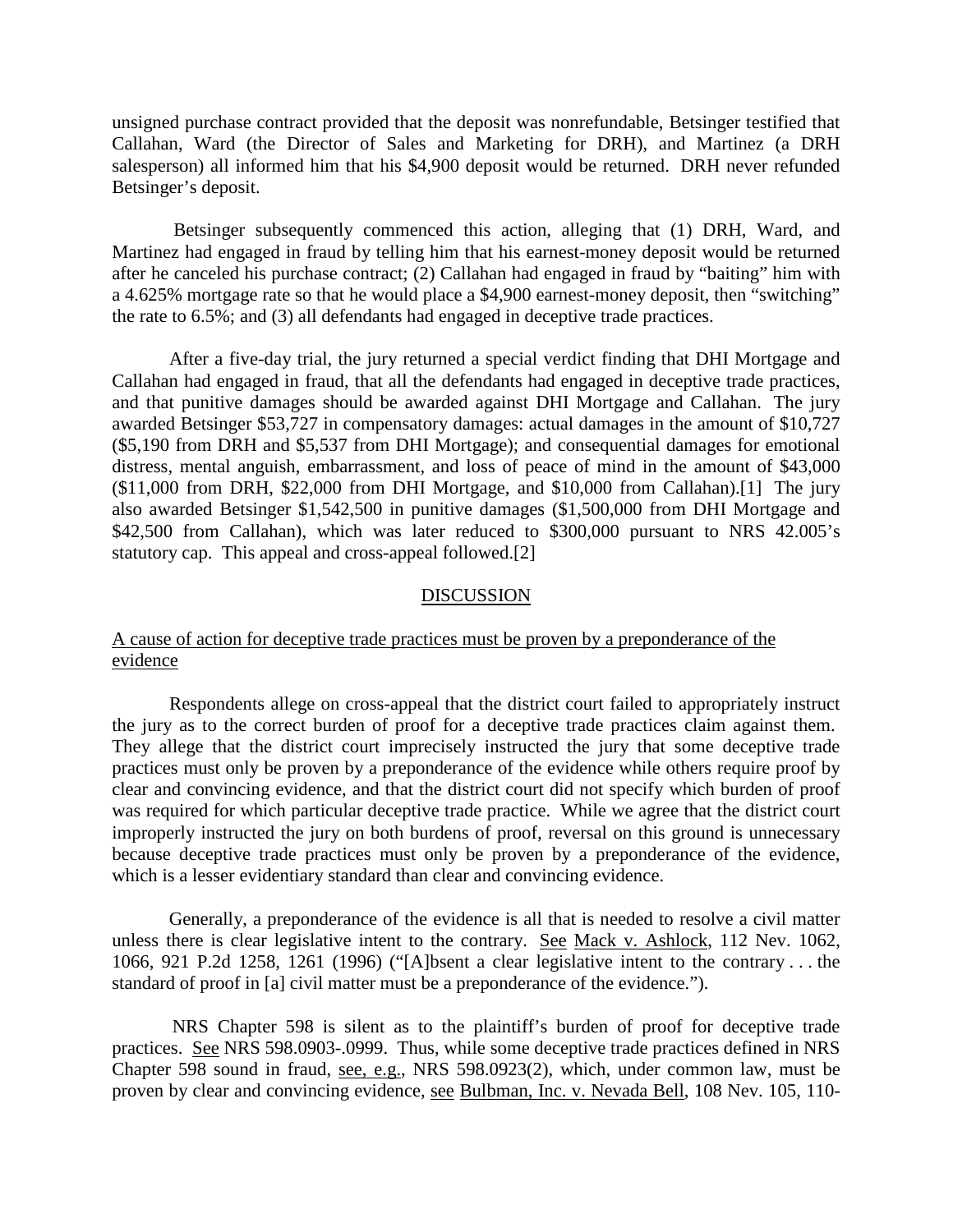11, 825 P.2d 588, 592 (1992), we cannot conclude that deceptive trade practices claims are subject to a higher burden of proof absent a legislative directive. See Mack, 112 Nev. at 1066, 921 P.2d at 1261.

 This accords with the approach taken by many other jurisdictions that have enacted similar consumer protection statutes. See Hanson-Suminski v. Rohrman Motors, 898 N.E.2d 194, 203 (Ill. App. Ct. 2008) ("[T]he appropriate standard of proof for a statutory fraud claim [under the Illinois Consumer Fraud Act] is preponderance of the evidence."); Dunlap v. Jimmy GMC of Tucson, Inc., 666 P.2d 83, 88-89 (Ariz. Ct. App. 1983); State Ex. Rel. Spaeth v. Eddy Furniture Co., 386 N.W.2d 901, 903 (N.D. 1986).[3]

 In Dunlap, the Arizona Court of Appeals recognized that a plaintiff has the burden of proving common law fraud by clear and convincing evidence. 666 P.2d at 88. However, because statutory fraud is separate and distinct from common law fraud, the Court stated that "[t]he mere fact that the word 'fraud' appears in the title of [Arizona's] consumer protection statute does not give rise to an inference that the legislature intended to require a higher degree of proof than that ordinarily required in civil cases." Id. at 89. The court further concluded that the purpose of the consumer protection statute was to provide consumers with a cause of action that was easier to establish than common law fraud, and therefore, statutory fraud must only be proven by a preponderance of the evidence. See id.

 We agree with the Arizona Court of Appeals' reasoning in Dunlap. Statutory offenses that sound in fraud are separate and distinct from common law fraud. Therefore, we conclude that deceptive trade practices, as defined under NRS Chapter 598, must only be proven by a preponderance of the evidence.

 Having concluded as such, we do not need to disturb the jury's verdict because the jury found all defendants liable for deceptive trade practices even though the district court improperly instructed the jury that some deceptive trade practices must be proven by the higher standard of clear and convincing evidence. Accordingly, we affirm the district court's judgment in this respect.[4]

#### Compensatory damages award—damages for emotional distress

 Respondents next contend on cross-appeal that the jury's compensatory award relating to emotional distress damages must be reversed because Betsinger failed to demonstrate any physical manifestation of emotional distress. We agree, and therefore reverse the jury's \$43,000 emotional distress damages award.

 We have previously required a plaintiff to demonstrate that he or she has suffered some physical manifestation of emotional distress in order to support an award of emotional damages. See, e.g., Barmettler v. Reno Air, Inc, 114 Nev. 441, 448, 956 P.2d 1382, 1387 (1998) ("[I]n cases where emotional distress damages are not secondary to physical injuries, but rather, precipitate physical symptoms, either a physical impact must have occurred or, in the absence of physical impact, proof of 'serious emotional distress' causing physical injury or illness must be presented."); Chowdhry v. NLVH, Inc., 109 Nev. 478, 482-83, 851 P.2d 459, 462 (1993). While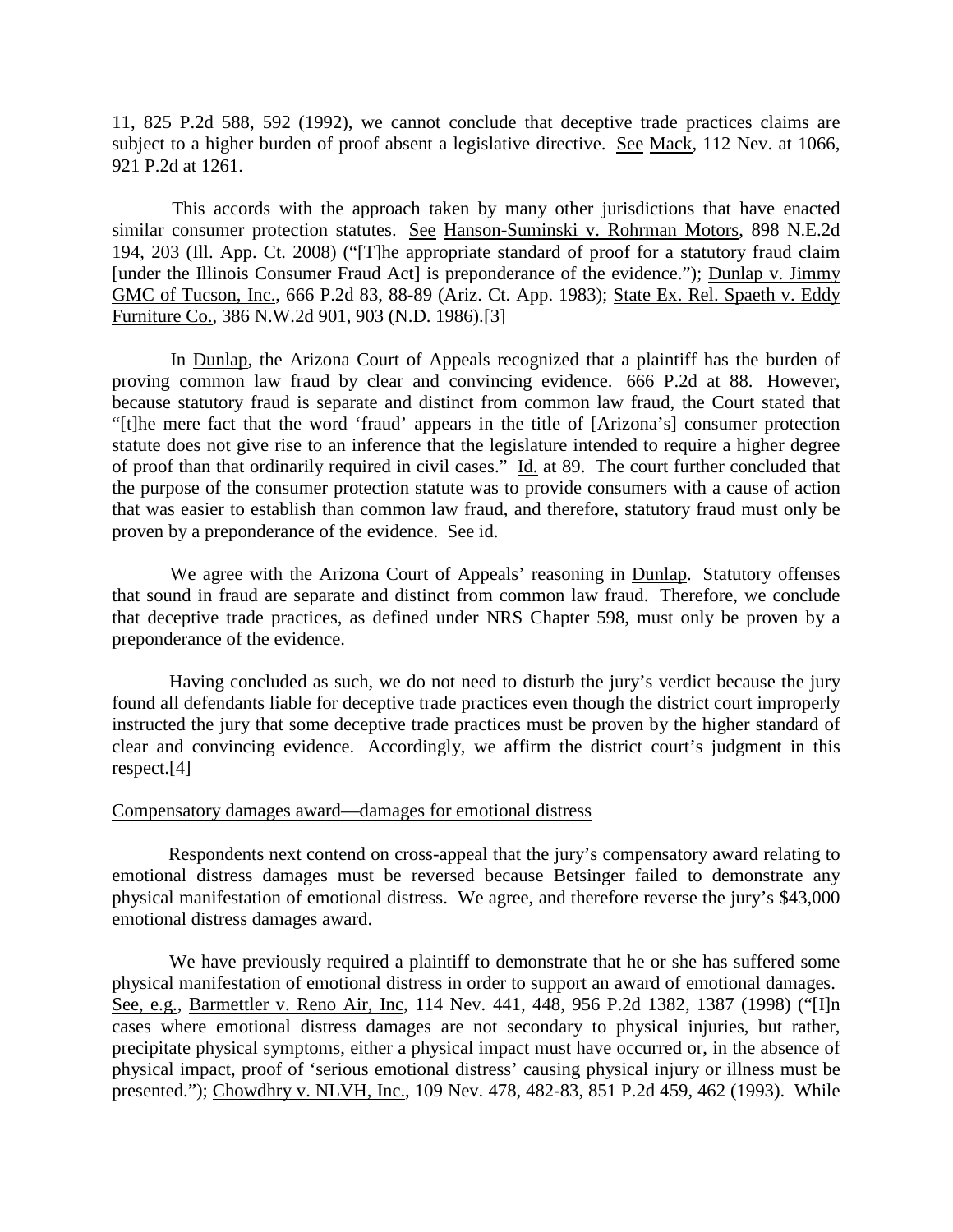we have relaxed the physical manifestation requirement in a few limited instances, see Olivero v. Lowe, 116 Nev. 395, 400, 995 P.2d 1023, 1026 (2000) (explaining that the physical manifestation requirement is more relaxed for damages claims involving assault), we cannot conclude that a claim for emotional distress damages resulting from deceptive trade practices in connection with a failed real estate and lending transaction should be exempted from the physical manifestation requirement.

 Unlike in Olivero, where we stated that "the nature of a claim of assault is such that the safeguards against illusory recoveries mentioned in Barmettler and Chowdhry are not necessary," 116 Nev. at 400, 995 P.2d at 1026, there is no guarantee of the legitimacy of a claim for emotional distress damages resulting from a failed real estate and lending transaction without a requirement of some physical manifestation of emotional distress.

 Thus, because Betsinger failed to present any evidence that he suffered any physical manifestation of emotional distress, we reverse the jury's award of \$43,000 in emotional distress damages. Accordingly, Betsinger's compensatory damages award should be reduced to \$10,727, the amount of Betsinger's actual damages, as determined by the jury.

#### The punitive damages must be reversed and remanded

 In light of our decision to reduce Betsinger's compensatory damages award by more than 80%, we must now consider the appropriateness of his punitive damages award against Callahan and DHI Mortgage.

 As against Callahan, the punitive damages award must be stricken in its entirety because Betsinger did not recover any compensatory damages from Callahan other than those relating to emotional distress. See Bongiovi v. Sullivan, 122 Nev. 556, 582-83, 138 P.3d 433, 451-52 (2006); City of Reno v. Silver State Flying Serv., 84 Nev. 170, 180, 438 P.2d 257, 264 (1968) ("Punitive damages cannot be awarded by a jury unless it first finds compensatory damages.").

 As against DHI Mortgage, the punitive damages award must be remanded for further proceedings because we cannot be sure what the jury would have awarded in punitive damages as a result of the substantially reduced compensatory award. Because of our uncertainty, we are unable to meaningfully review the excessiveness of the current punitive damages award, and we refuse to arbitrarily reduce the amount. See Bongiovi, 122 Nev. at 582-83, 138 P.3d at 452 (explaining that we review whether punitive damages are excessive de novo to "'ensure that the measure of punishment is both reasonable and proportionate to the amount of harm to the plaintiff and to the general damages recovered'" (quoting State Farm Mut. Automobile Ins. Co. v. Campbell, 538 U.S. 408, 426 (2003))).

 Accordingly, we affirm the district court court's judgment in part, reverse in part, and remand this matter to the district court for proceedings consistent with this opinion.

HARDESTY, DOUGLAS, CHERRY, SAITTA, GIBBONS, and PICKERING, JJ., concur.